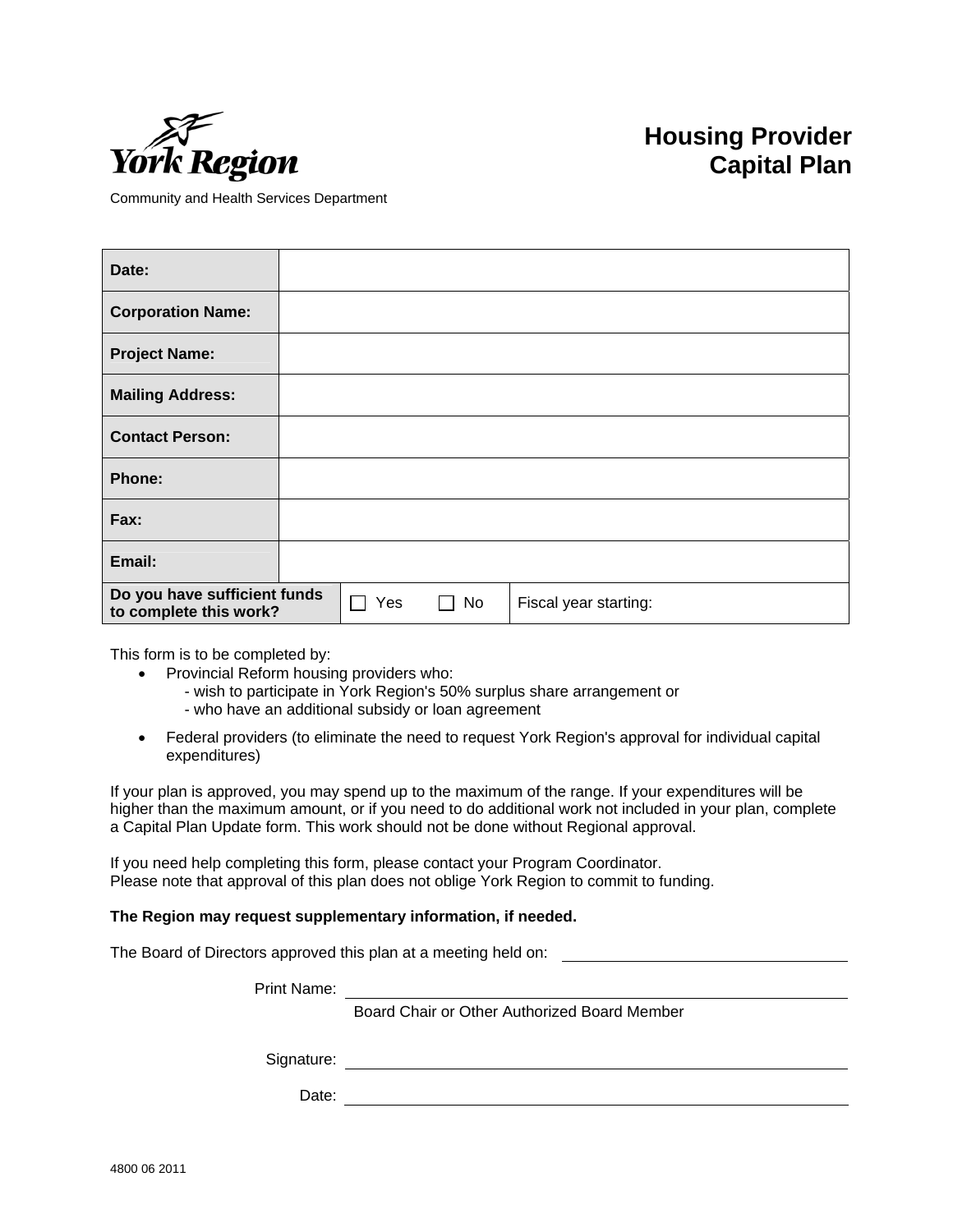

## **Summary of Minor Capital Expenditures**

(Minor capital work includes cyclical replacement items/routine items such as appliance replacement, flooring, etc. and/or a single event capital expenditure under \$15,000)

| No.    | <b>What building</b><br>element are you<br>replacing/repairing?<br>(e.g. carpet,<br>appliances) | Why is the work needed? | Where is the work<br>being performed?<br>(e.g. in unit, in<br>corridor, etc.) | What are you<br>replacing with? | Last time<br>replaced? | <b>Estimated Budget</b><br>(Including any Consulting<br>Fees and Applicable Taxes)<br>Give a Range -<br>minimum to maximun |
|--------|-------------------------------------------------------------------------------------------------|-------------------------|-------------------------------------------------------------------------------|---------------------------------|------------------------|----------------------------------------------------------------------------------------------------------------------------|
|        |                                                                                                 |                         |                                                                               |                                 |                        |                                                                                                                            |
|        |                                                                                                 |                         |                                                                               |                                 |                        |                                                                                                                            |
|        |                                                                                                 |                         |                                                                               |                                 |                        |                                                                                                                            |
|        |                                                                                                 |                         |                                                                               |                                 |                        |                                                                                                                            |
|        |                                                                                                 |                         |                                                                               |                                 |                        |                                                                                                                            |
|        |                                                                                                 |                         |                                                                               |                                 |                        |                                                                                                                            |
| Total: |                                                                                                 |                         |                                                                               |                                 |                        |                                                                                                                            |